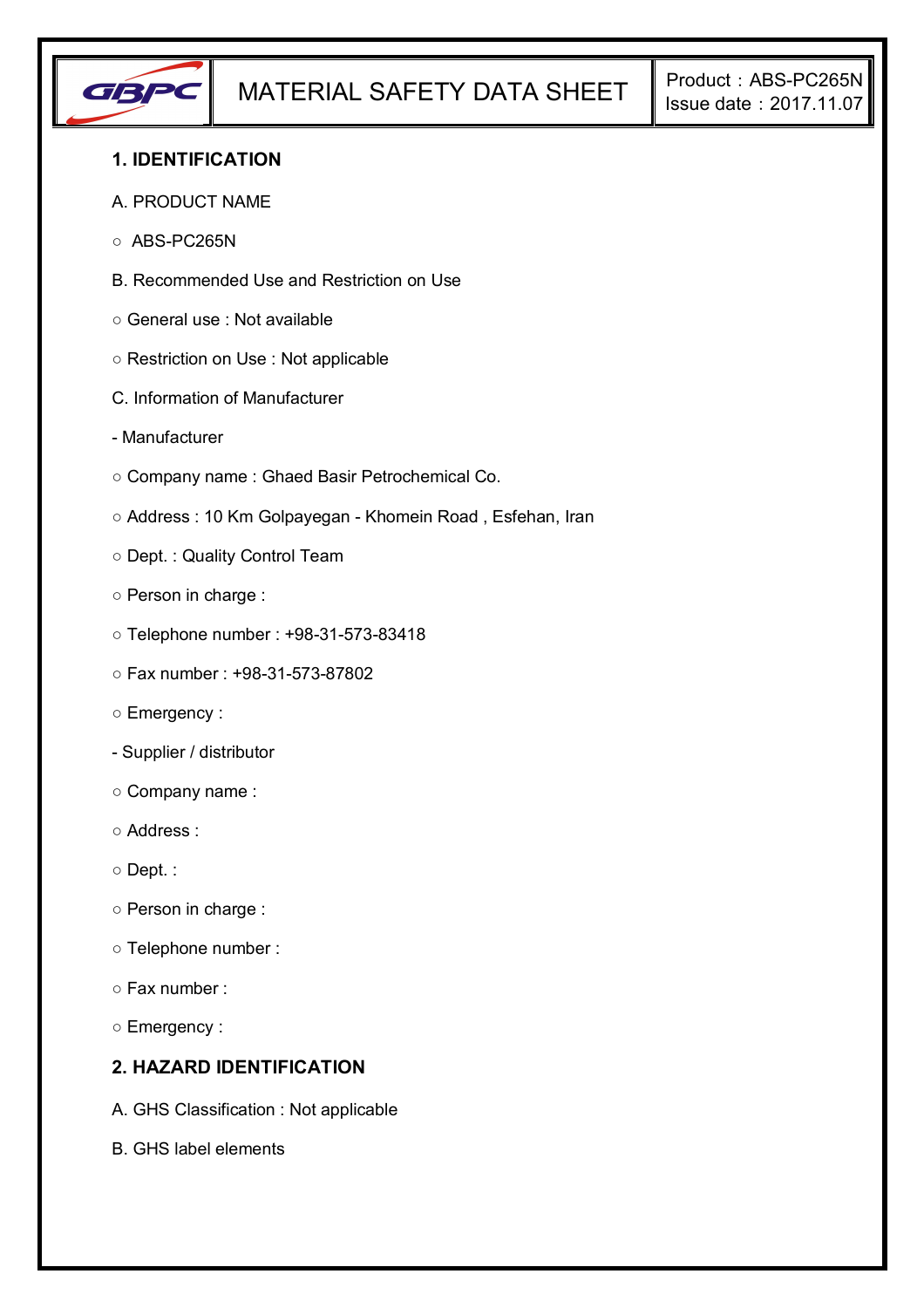

- Hazard symbols : Not applicable
- Signal word : Not applicable
- Hazard statement : Not applicable
- Precautionary statements : Not applicable
- C. Other hazards which do not result in classification :
- NFPA rating: (0~4 steps) : Health=1, Flammability=1, Reactivity=0

# **3. COMPOSITION/INFORMATION ON INGREDIENTS**

| Chemical name         | CAS No         | Contents(%) |
|-----------------------|----------------|-------------|
| <b>ABS</b>            | 9003-56-9      | $30 - 80$   |
| Poly carbonate        | 111211-39-3    | $20 - 70$   |
| Stabilizer            | Proprietary    | $0 - 1$     |
| Lubricant             | Proprietary    | $0 - 1$     |
| Acrylonitrile monomer | $107 - 13 - 1$ | < 0.1       |
| Butadiene monomer     | 106-99-0       | < 0.1       |
| Styrene monomer       | 100-42-5       | < 0.1       |
| Bisphenol-A monomer   | 25971-63-5     | < 0.05      |

### **4. FIRST-AID MEASURES**

- A. Eye Contact :
- Immediately flush eyes with plenty of water at least 15minutes.
- If irritation persists, get a doctor's examination.
- Lifting eyelids occasionally to wash eyelids down enough to follow up.
- B. Skin Contact :
- Wash the contaminated skin area with running water.
- Cooling the contaminated skin with cool running water when contact with melt.
- Get medical attention when burn by melt.

C. Inhalation :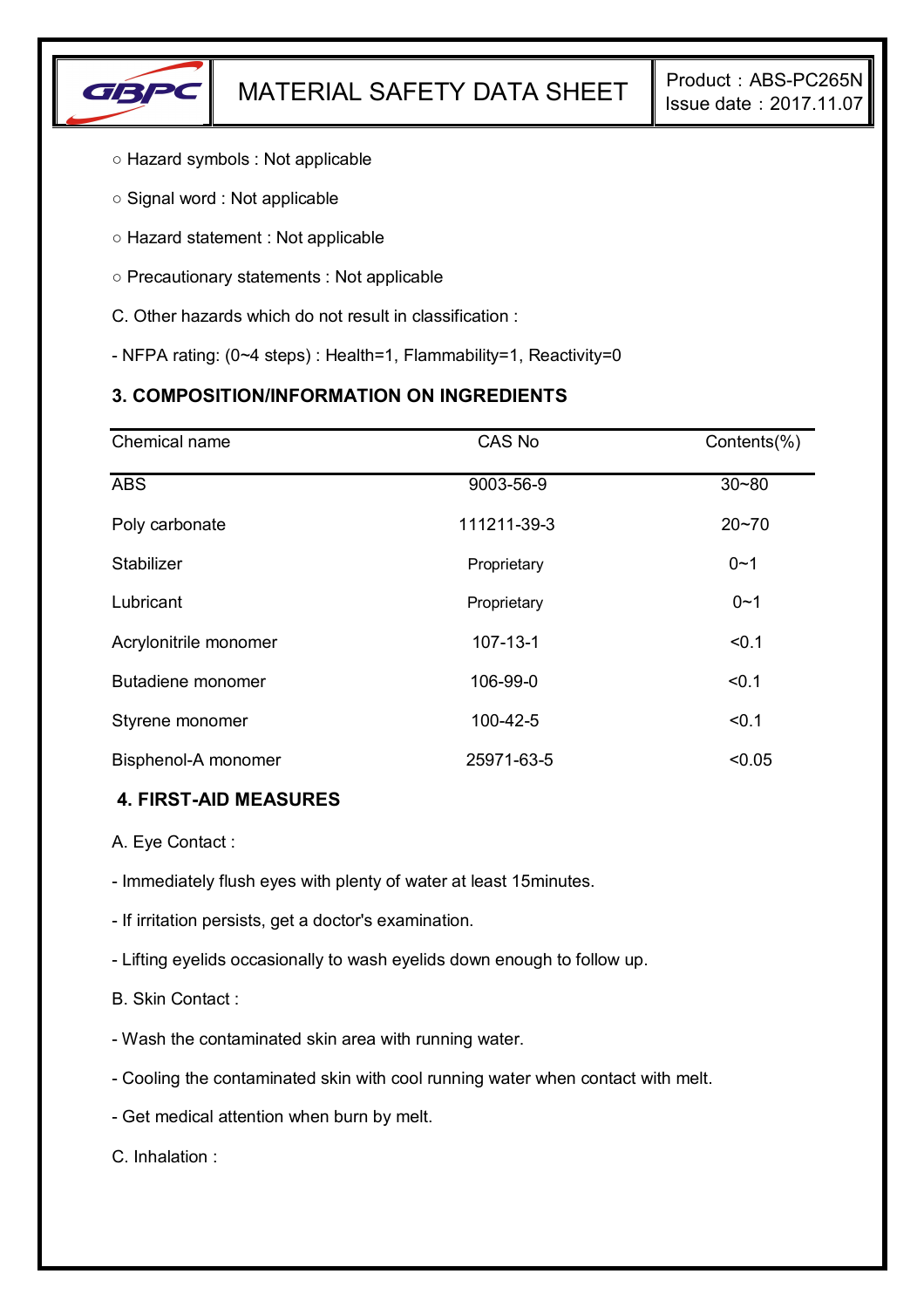

- Remove exposed person to fresh air.
- Remove victim to fresh air and keep at rest in a position comfortable.
- Get medical attention.
- D. Ingestion :
- Rinse mouth with water.
- Give large amounts of water to relieve stimulus.
- Toxic by ingestion does not high.
- If irritation or symptoms occurs, get a doctor's examination.
- E. Delay and immediate effects and also chronic effects from short and long term
- exposure : Not available
- F. Notice to Physician :
- Treatment may vary with condition of victim and specifics of incident.

#### **5. FIRE FIGHTING MEASURE**

- A. Suitable (Unsuitable) extinguishing media :
- Extinguishing media : Carbon Dioxide, Dry Chemical, Water.
- Unsuitable Extinguishing media : Do not use direct water.
- Big Fire : Water spray, regular foam
- B. Specific hazards arising from the chemical
- Combustion : Carbon monoxide, Carbon dioxide, hydrogen cyanide
- Levels of fire hazard : Not available
- C. Fire fighting procedures and equipments :
- Wear appropriate personal protective equipment(see section 8. EXPOSURE

#### CONTROLS/PERSONAL PROTECTION).

- Avoid inhalation of smoke or gas when fire fighting.
- Move container from fire area if it can be done without risk.
- Cool containers with water until well after fire is out.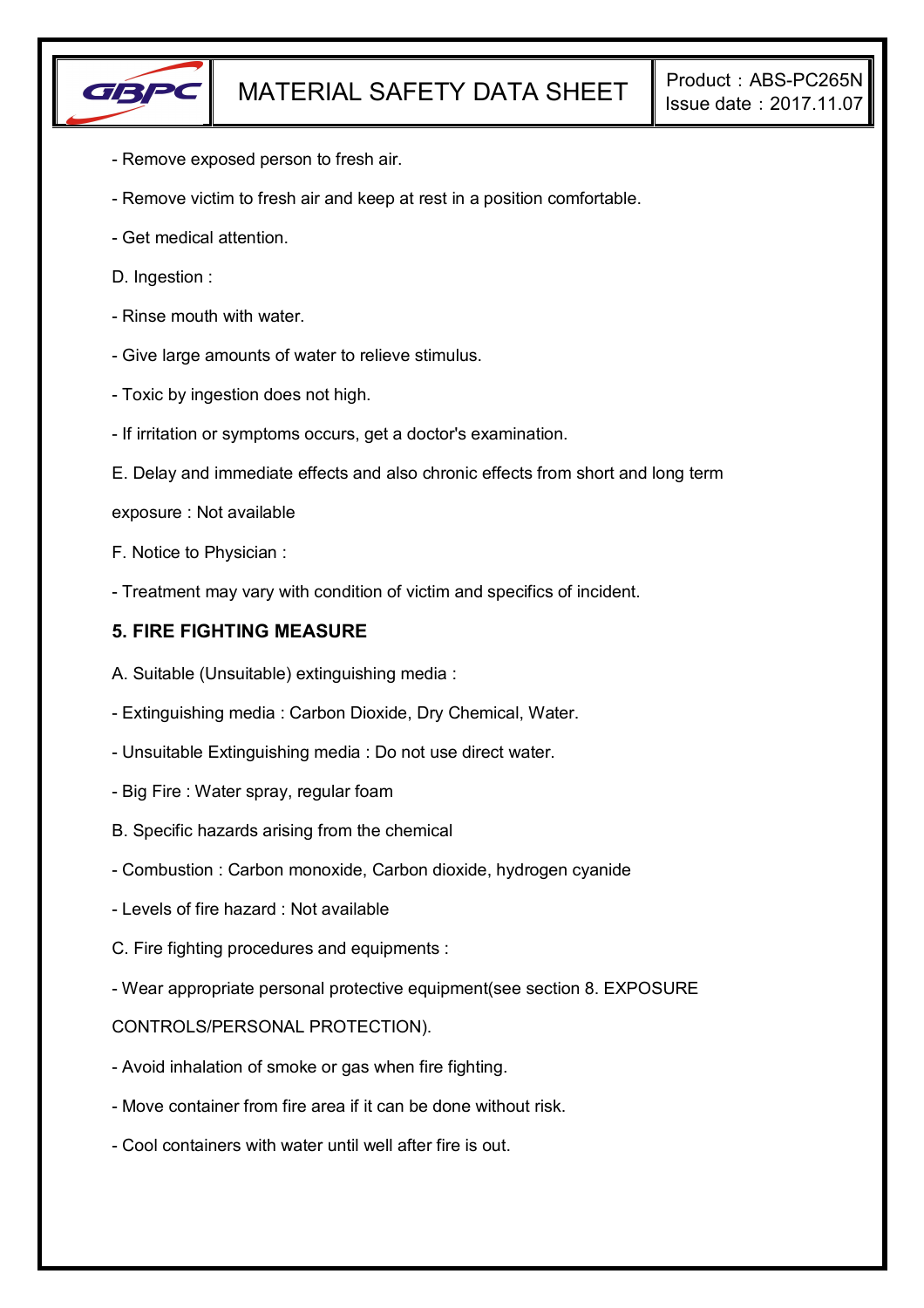

### **6. ACCIDENTAL RELEASE MEASURES**

- A. Personal Precautions, Protective Equipment and Emergency procedures :
- Perform in accordance with 「See section 8. EXPOSURE CONTROLS /

PERSONAL PROTECTION」. Put on appropriate personal protective equipment.

- Where possible allow leak of molten material to solidify mechanical and

chemical protective.

- Use a way to minimize dust.
- Avoid contact with eyes and skin.
- Avoid inhalation of substance itself or combustion.
- Evacuation against the wind.
- Avoid contact with heat, sparks, flame or other ignition sources.
- B. Environmental Precautions
- Avoid dispersal of spilt material and runoff and contact with waterways, drains

and sewers. If large spills, advise emergency services.

- C. Methods and materials for containment and cleaning up :
- For small spills.
- Remove all sources of ignition.
- Suppression occurrence of dust.
- Appropriate container for disposal of spilled material collected.
- Ventilate leak areas and clearing leak area.
- For large spills.
- Remove all sources of ignition.
- Suppression occurrence of dust.
- Avoid entering to sewers or water system.
- For disposal of spilled material in appropriate containers collected and clear surface.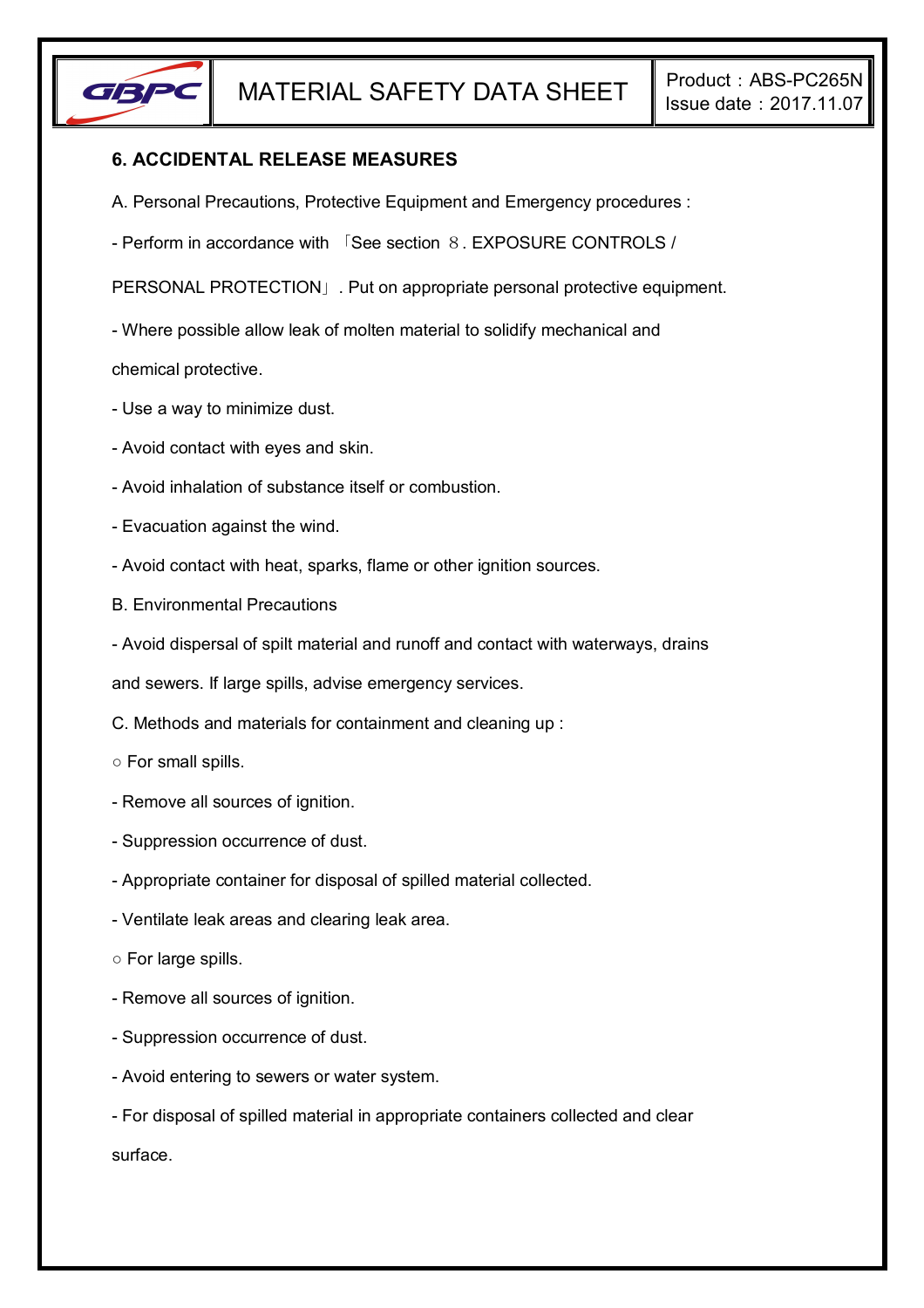

- Appropriate container for disposal of spilled material collected.

### **7. HANDLING AND STORAGE**

- A. Handling :
- Perform in accordance with 「See section 8. EXPOSURE CONTROLS /

PERSONAL PROTECTION」. Put on appropriate personal protective equipment.

- Handle in a well-ventilated place.
- Avoid contact with heat, sparks, flame or other ignition sources.
- Remove all sources of ignition.
- Use all the equipment after the ground.
- Wash thoroughly after handling.
- B. Storage Precautionary Statements :
- Keep in original container and tightly closed.
- Avoid contact moisture.
- Avoid contact with incompatible materials.

# **8. EXPOSURE CONTROLS/PERSONAL PROTECTION**

- A. Exposure limit
- Exposure limit under ISHL : Not applicable
- ACGIH : Not applicable
- Biological exposure limits : Not applicable
- B. Engineering Controls

- A system of local and/or general exhaust is recommended to keep employee

exposures above the Exposure Limits. Local exhaust ventilation is generally

preferred because it can control the emissions of the contaminant at its source,

preventing dispersion of it into the general work area. The use of local exhaust

ventilation is recommended to control emissions near the source.

C. Personal Protective Equipment :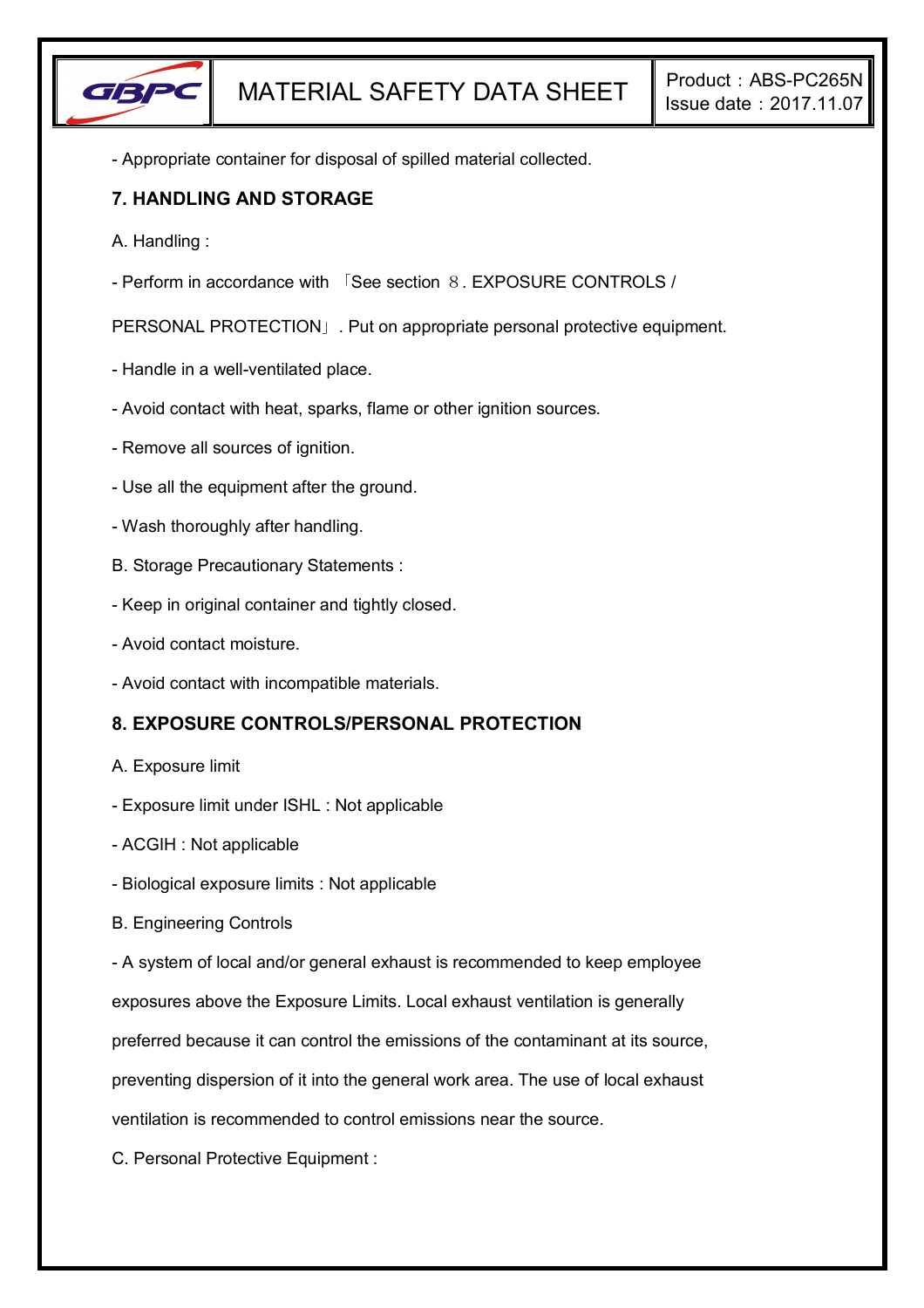

 $\gamma$  Respiratory Protection : Use the respirator be given official approval by Iranian Occupational Health Association (IOHA). Under conditions of frequent use or heavy exposure, Respiratory protection may be needed. Respiratory protection is ranked in order from minimum to maximum. Consider warning properties before use.

- Dust, mist, fume-purifying respiratory protection

- Any air-purifying respirator with a corpuscle filter of high efficiency

- Any respiratory protection with a electromotion fan(for dust, mist,

fume-purifying)

※ For Unknown Concentration or Immediately Dangerous to Life or

Health

- Self-contained breathing apparatus(pressure-demand or other

positive-pressure mode in combination)

- Supplied-air respirator with full facepiece

 $\forall$  Eye Protection : Wear primary eye protection such as splash resistant safety goggles with a secondary protection faceshield. Provide an emergency eye wash station and quick drench shower in the immediate work area.

 $\gamma$  Hand Protection : Wear chemical resistant protected gloves if there is hazard potential for direct skin contact. Wear heat resistant protected gloves to withstand the temperature of molten product.

 $\gamma$  Body Protection : Wear chemical resistant protected clothing if there is hazard potential for direct contact.

# **9. PHYSICAL AND CHEMICAL PROPERTIES**

A. Appearance : Solid

B. Odor : Distinctive odor

C. Odor threshold : Not available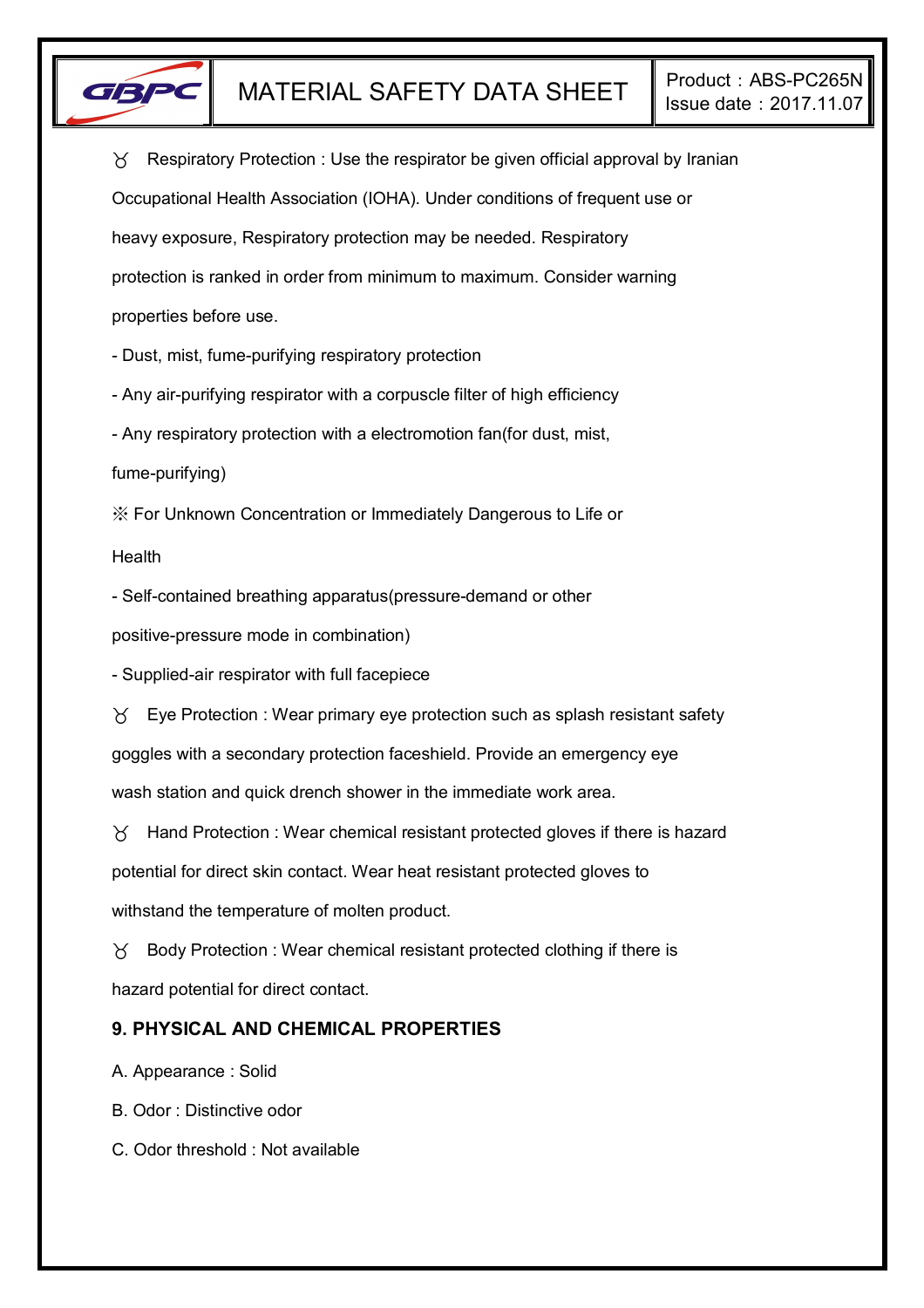

### D. pH : 7

- E. Melting point/Freezing point : Not applicable
- F. Initial Boiling Point/Boiling Ranges : Not applicable
- G. Flash point : Not applicable
- H. Evapourating Rate : Not applicable
- I. Flammability(solid, gas) : 1/16" HB(UL 94)
- J. Upper/Lower Flammability or explosive limits : Not available
- K. Vapour pressure : Not applicable
- L. Solubility :
- Water : Insoluble
- Acetone, MEK, dichloromethane: Soluble
- Alcohol, Mineral Oil: insoluble
- M. Vapour density(Air=1) : Not applicable
- N. Relative density : 1.02~1.2
- O. Partition coefficient of n-octanol/water : Not available
- P. Autoignition Temperature : 520℃
- Q. Decomposition Temperature : Not applicable
- R. Viscosity : Not applicable
- S. Molecular weight : 50,000~200,000

### **10. STABILITY AND REACTIVITY**

- A. Stability
- This material is stable under recommended storage and handling conditions
- Decompose at 320℃ on heating.
- B. Possibility of Hazardous Reaction
- Will not occur.
- C. Conditions to Avoid
- Avoid contact with heat.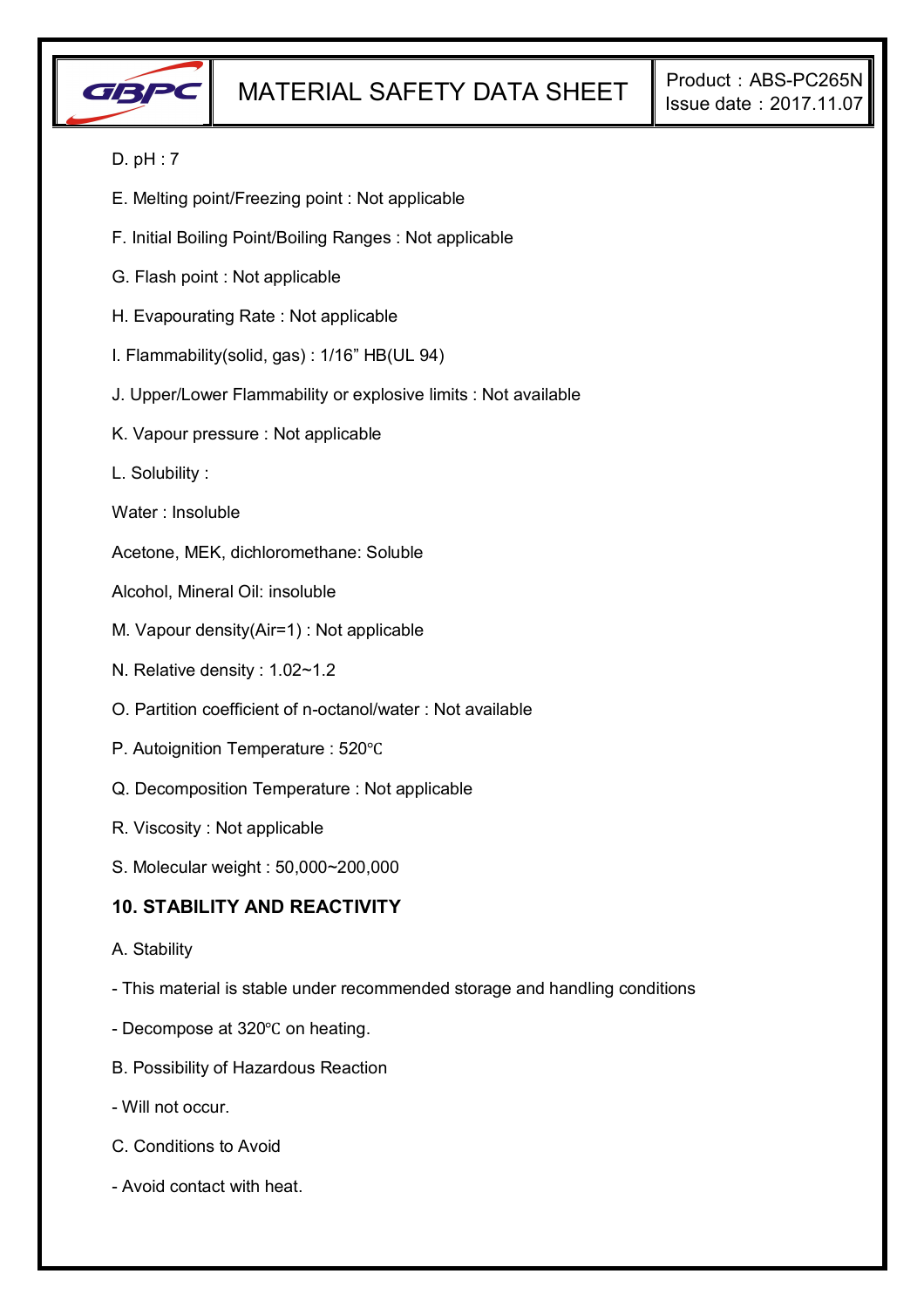

- Avoid contact with heat, sparks, flame or other ignition sources.
- D. Materials to Avoid
- Strong oxidizing agents.
- E. Hazardous Decomposition Products
- Hydrogen cyanide
- Generate monomer, oxides, gas/steam, hydrocarbon, low-molecular oligomers

ring, gas products when heated to high temperature.

### **11. TOXOCOLOGICAL INFORMATION**

- A. Information on the likely routes of exposure
- $\gamma$  (Respiratory tracts) : Not available
- $\forall$  (Oral): Not available
- (Eye ∙ Skin) : Not available
- B. Delayed and immediate effects and also chronic effects from short and long term

exposure

- $\forall$  Acute toxicity : Not available
- $X$  Skin corrosion/irritation : Not available
- $\chi$  Serious eye damage/irritation : Not available
- $\chi$  Respiratory sensitization : Not available
- $X$  Skin sensitization : Not available
- $\gamma$  Carcinogenicity : Not available
- $\gamma$  Germ cell mutagenicity : Not available
- $\gamma$  Reproductive toxicity : Not available
- $\gamma$  Specific target organ toxicity(single exposure) : Not available
- $\gamma$  Specific target organ toxicity (repeated exposure) : Not available
- $\gamma$  Aspiration hazard : Not available
- Chronic effect : Not available
- C. Calculation the classification of the mixture(acute toxicity estimate calculation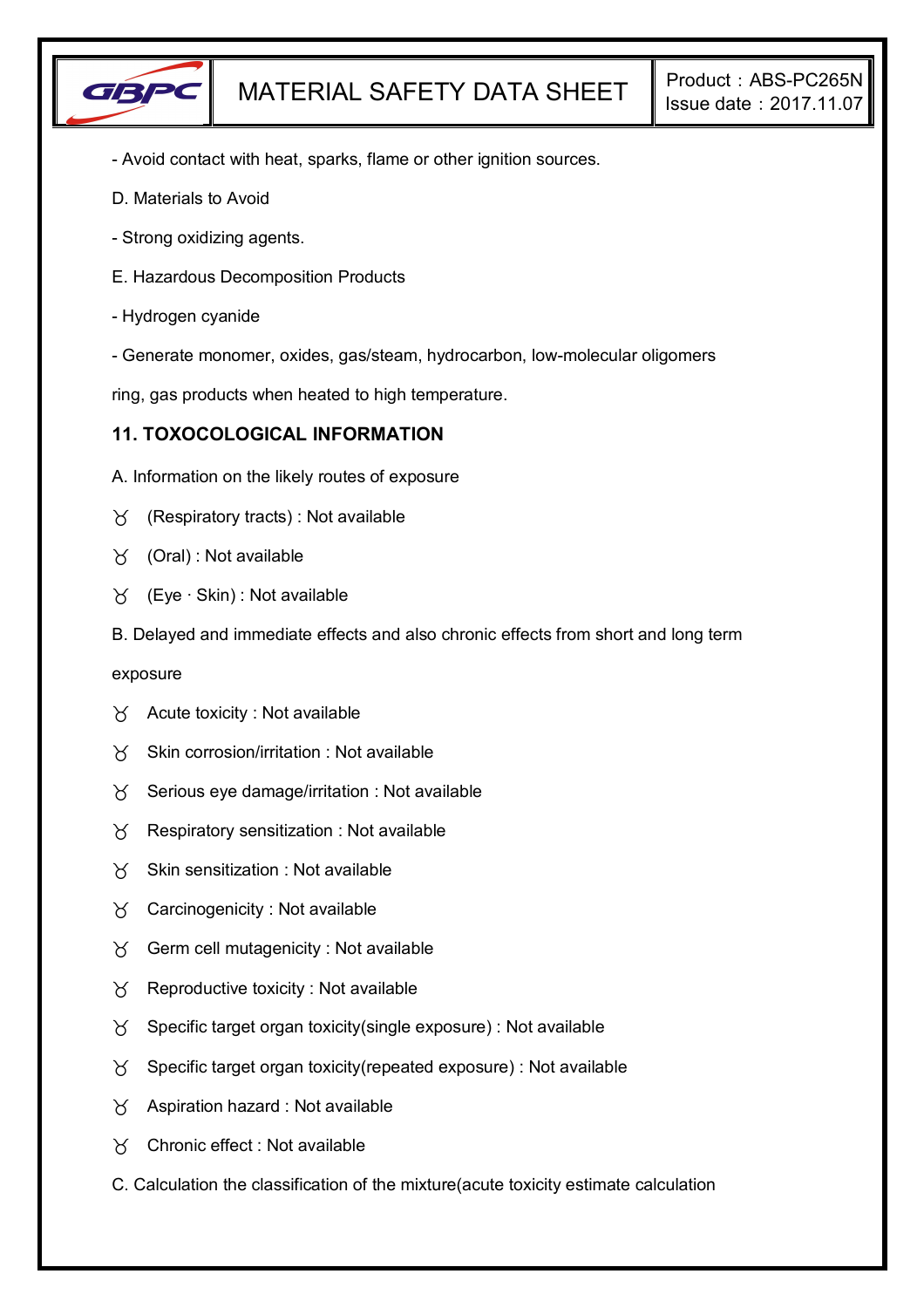

etc.) : Not applicable

#### **12. ECOLOGICAL INFORMATION**

- A. Ecotoxicity : Not available
- B. Persistence and degradability : Not applicable
- C. Bioaccumulative potential : Not applicable
- D. Mobility in soil : Not available
- E. Other adverse effects : Not applicable

#### **13. DISPOSAL CONSIDERATION**

A. Disposal methods

- The user of this product must properly characterize the waste/container

generated from the use of this product in accordance with all applicable

federal, state and/or local laws and regulations in order to determine the

proper disposal of the waste in accordance with all applicable federal, state

and/or local laws and regulations.

B. Special precautions for disposal :

- The user of this product must disposal by oneself or entrust to waste disposer

or person who other' s waste recycle and dispose, person who establish and

operate waste disposal facilities.

- Dispose of waste in accordance with local regulation.

### **14. TRANSPORT INFORMATION**

- A. UN number : Not regulated for transport of dangerous goods
- B. Proper shipping name : Not applicable
- C. Hazard class : Not applicable
- D. Packing group : Not applicable
- E. Marine pollutant : Not applicable
- F. Special precautions for user related to transport or transportation measures :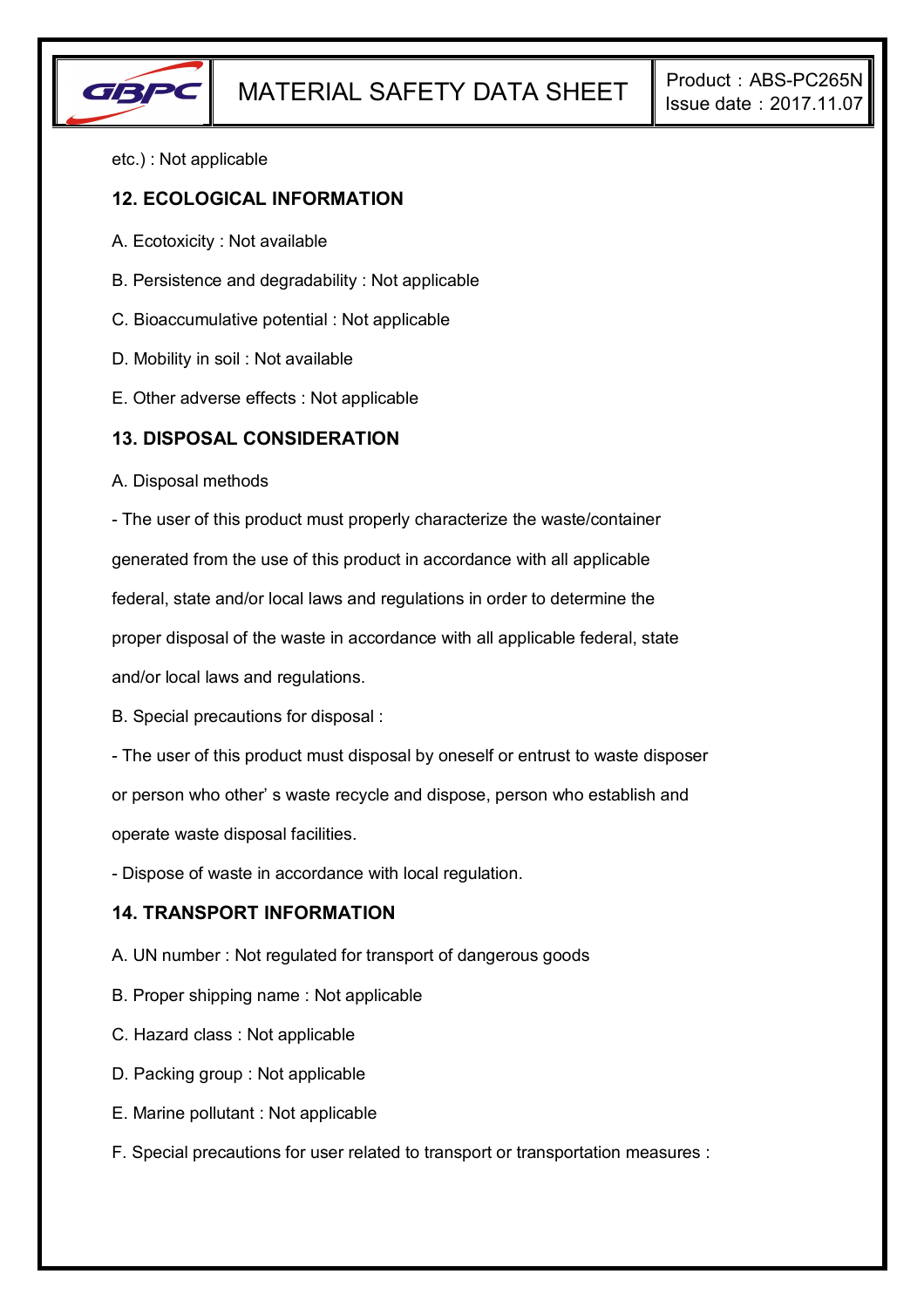

- 1) EmS FIRE SCHEDULE : F-A
- 2) EmS SPILLAGE SCHEDULE : S-H

### **15. REGULATORY INFORMATION**

A. This product is not subject to the chemical for classification and labeling

under ISHL Article 41.

- B. The Toxic Chemical Control Act
- This product is not classified as Toxic chemical and Observational chemical
- Toxic Release Inventory(TRI) Chemicals: Not regulated
- C. Dangerous goods Safety Management Law: Not applicable
- D. US regulations
- OSHA regulation (29CFR1910.119) : Not applicable
- CERCLA section 103 (40CFR302.4) : Not applicable
- EPCRA section 302(40CFR355.30) : Not applicable
- EPCRA section 304(40CFR355.40) : Not applicable
- EPCRA section 313(40CFR372.65) : Not applicable
- E. Other local or international regulation
- POPs Management Law : Not applicable
- Rotterdam Convention on Harmful Chemicals & Pesticides : Not applicable
- Stockholm Convention on Persistent Organic Pollutants : Not applicable
- Montreal Protocol on Substances That Deplete the Ozone Layer
- : Not applicable

○ Information of EU Classification : Not available

### **16. OTHER INFORMATION**

#### A. Reference

- This MSDS is prepared in accordance with ISHL Article 41 and GBPC Petrochemical Co., Ltd.